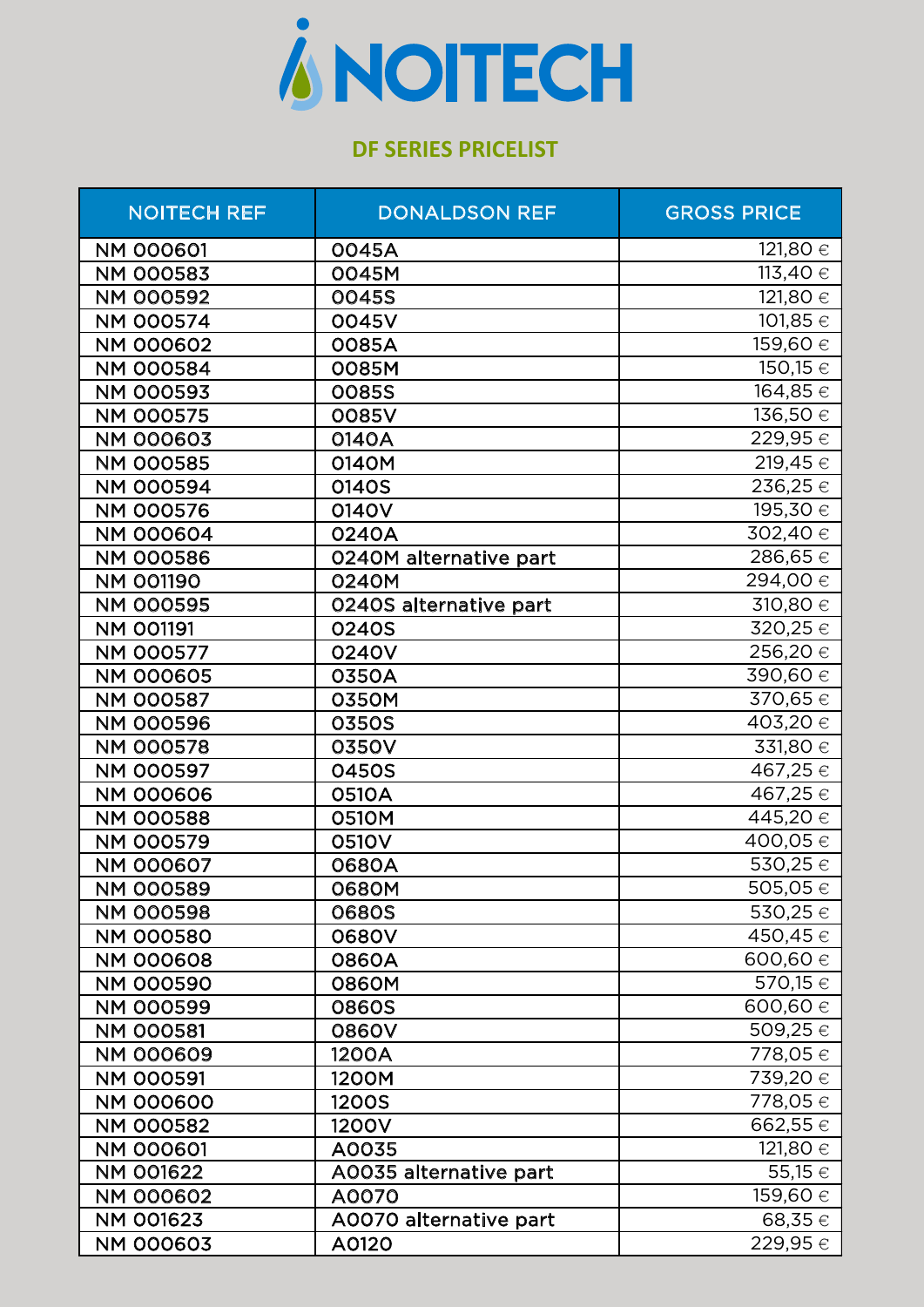| <b>NM 001624</b> | A0120 alternative part | 79,40 €                |
|------------------|------------------------|------------------------|
| <b>NM 000604</b> | A0210                  | $302,40 \in$           |
| <b>NM 001625</b> | A0210 alternative part | 97,00 €                |
| <b>NM 000605</b> | A0320                  | 390,60 €               |
| <b>NM 001626</b> | A0320 alternative part | 114,65 €               |
| <b>NM 000606</b> | A0450                  | 467,25€                |
| NM 001627        | A0450 alternative part | 149,95 €               |
| <b>NM 000607</b> | A0600                  | 530,25€                |
| <b>NM 001628</b> | A0600 alternative part | 167,60 €               |
| <b>NM 000608</b> | A0750                  | 600,60 €               |
| <b>NM 001629</b> | A0750 alternative part | 181,85 €               |
| <b>NM 000609</b> | A1100                  | 778,05 €               |
| <b>NM 001630</b> | A1100 alternative part | 242,55 €               |
| <b>NM 000583</b> | <b>MOO35</b>           | 113,40 $\in$           |
| <b>NM 001604</b> | M0035 alternative part | 55,15 €                |
| <b>NM 000584</b> | <b>MOO70</b>           | 150,15 €               |
| <b>NM 001605</b> | M0070 alternative part | 68,35€                 |
| <b>NM 000585</b> | M0120                  | 219,45 €               |
| <b>NM 001606</b> | M0120 alternative part | 79,40 €                |
| <b>NM 000586</b> | M0210                  | 286,65€                |
| <b>NM 001607</b> | M0210 alternative part | 97,00 €                |
| <b>NM 000587</b> | M0320                  | 370,65 €               |
| <b>NM 001608</b> | M0320 alternative part | 114,65 €               |
| <b>NM 000588</b> | M0450                  | $445,20 \in$           |
| <b>NM 001609</b> | M0450 alternative part | 149,95 €               |
| <b>NM 000589</b> | M0600                  | 505,05 €               |
| <b>NM 001610</b> | M0600 alternative part | 167,60 €               |
| <b>NM 000590</b> | M0750                  | 570,15 €               |
| <b>NM 001611</b> | M0750 alternative part | 181,85 €               |
| <b>NM 000591</b> | M1100                  | 739,20 €               |
| <b>NM 001612</b> | M1100 alternative part | 242,55 €               |
| <b>NM 001586</b> | PO035 alternative part | 55,15 €                |
| <b>NM 000566</b> | P0070                  | 136,50 €               |
| <b>NM 001587</b> | POO70 alternative part | 68,35 €                |
| <b>NM 001588</b> | P0120 alternative part | 79,40 €                |
| <b>NM 000568</b> | P0210                  | 256,20 €               |
| <b>NM 001589</b> | P0210 alternative part | 97,00 €                |
| <b>NM 001590</b> | P0320 alternative part | 114,65 €               |
| <b>NM 000570</b> | P0450                  | 400,05€                |
| <b>NM 001591</b> | P0450 alternative part | 149,95 €               |
| <b>NM 000571</b> | <b>PO600</b>           | 450,45 €               |
| <b>NM 001592</b> | P0600 alternative part | 167,60 €               |
| <b>NM 000572</b> | P0750                  | 509,25 €               |
| NM 001593        | P0750 alternative part | 181,85 €               |
| <b>NM 000573</b> | P1100                  | 662,55€                |
| <b>NM 001594</b> | P1100 alternative part | 242,55 €               |
| <b>NM 000592</b> | S0035                  | 121,80 €               |
| <b>NM 001613</b> | SO035 alternative part | $\overline{55,}15 \in$ |